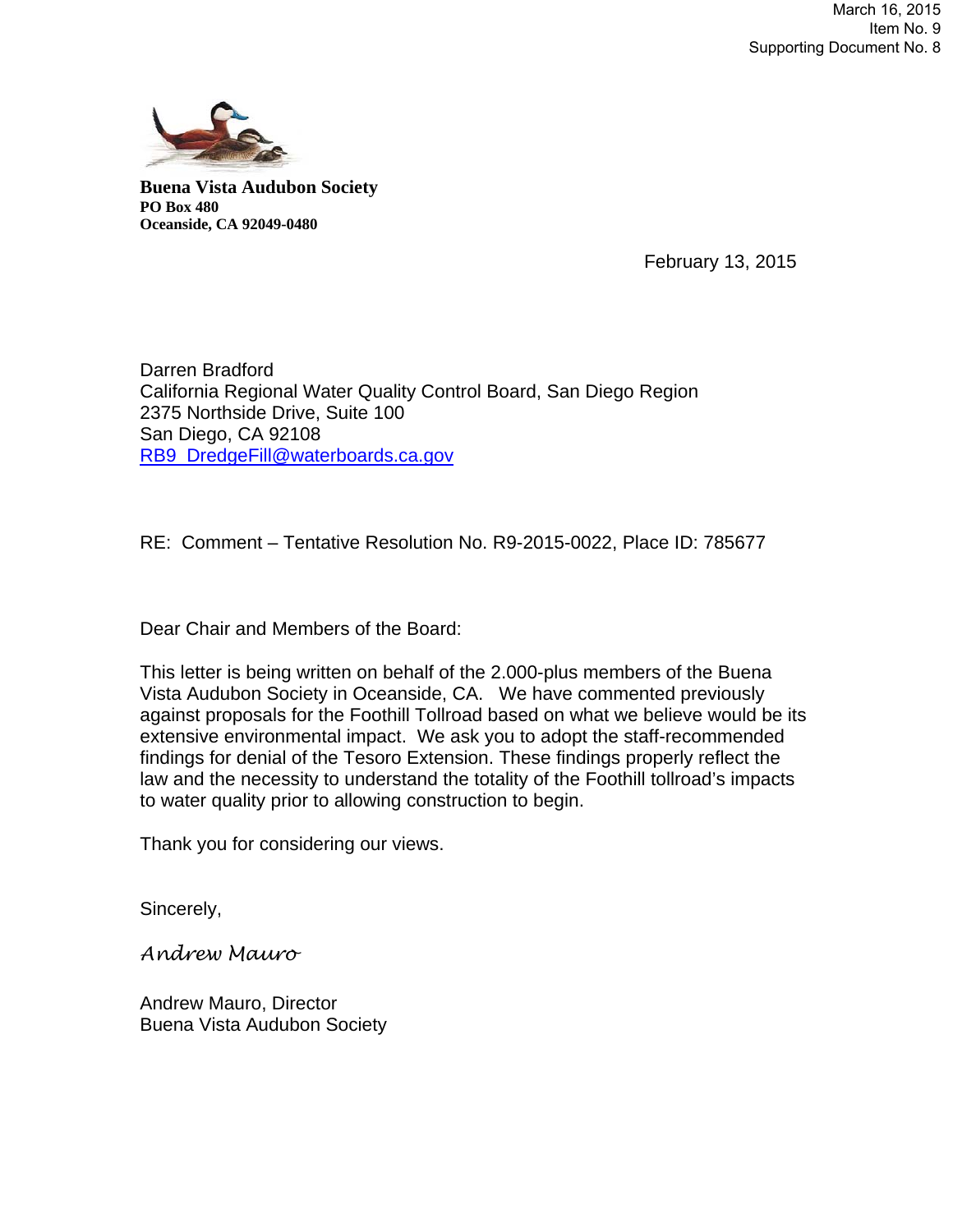

P.O. Box 54891 Irvine, CA 92619-4891 occnps.org

February 15, 2015

California Regional Water Quality Control Board, San Diego Region 2375 Northside Drive, Suite 100 San Diego, CA 92108 RB9\_DredgeFill@waterboards.ca.gov

RE: Tentative Resolution No. R9-2015-0022, Place ID: 785677

Dear Chair and Members of the Board:

The Orange County Chapter of the California Native Plant Society has long been concerned that the San Mateo Creek watershed continue to be Southern California's only remaining undammed, unarmored watershed south of Ventura. It still supports the full range of riparian species and habitats that have largely been extirpated in most of southern California's coastal plain. The natural riparian habitat in turn protects the watershed's water quality. We have made these points throughout all the public processes of the long campaign to defeat the Foothill tollroad.

The proposed Tesoro Extension could too easily lead to further extension of the tollroad down Cristianitos and SanMateo Creeks to I-5. Thus the project threatens the integrity of the San Mateo Creek watershed. We ask you to adopt the staff-recommended findings for denial of the project. These findings properly reflect the law and the necessity to understand the totality of the Foothill tollroad's impacts to water quality--and hence natural habitat--prior to allowing construction to begin.

Thank you for the opportunity to comment on this issue.

Respectfully,

Celia Kutcher Conservation Chair

The California Native Plant Society is a statewide non-profit organization. Its membership is open to all.

CNPS is dedicated to the preservation and enjoyment of California's native plants and their habitats.

The Orange County Chapter of CNPS focuses that dedication on the native plants and natural vegetation of Orange County and adjacent Southern California.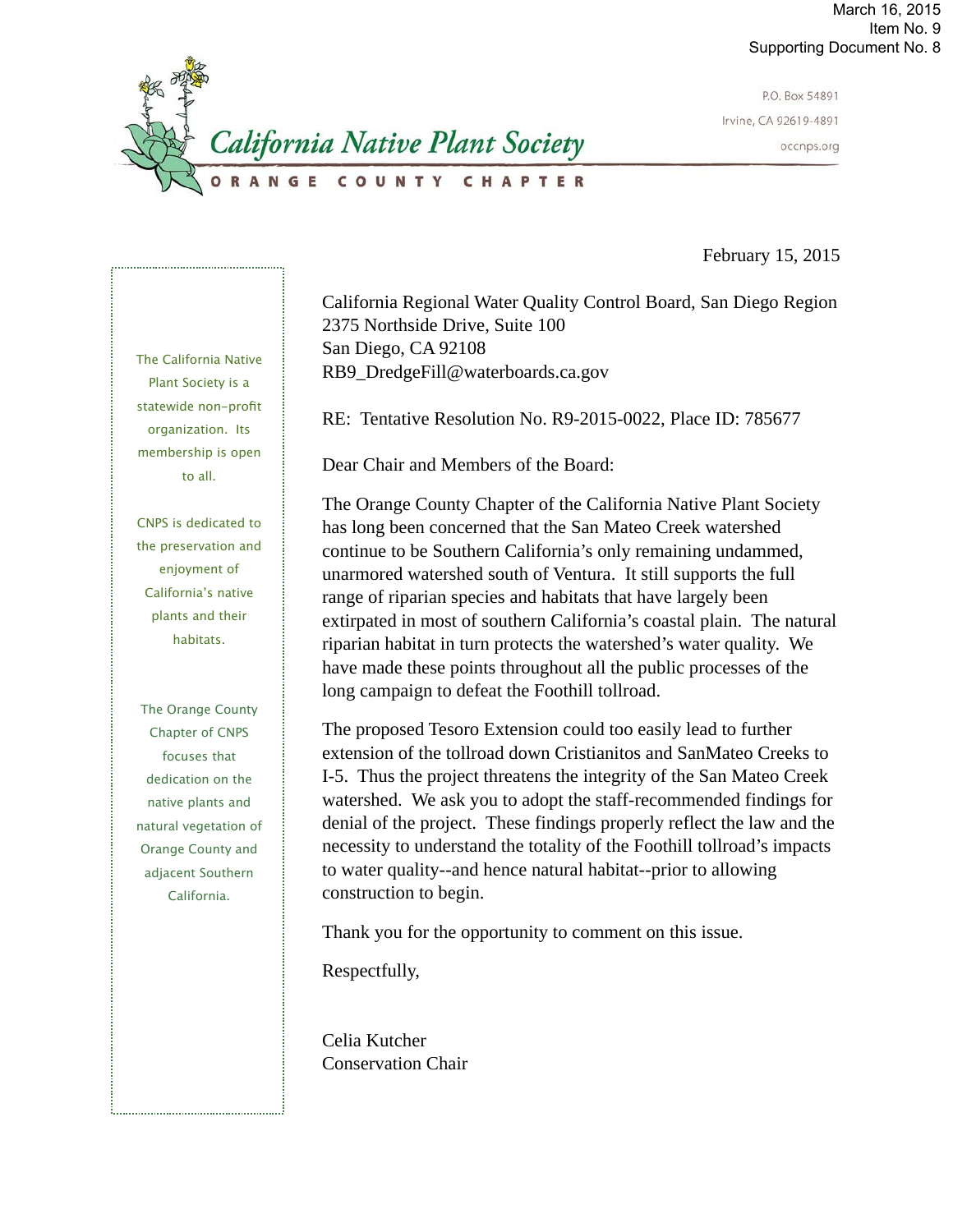### **Dorsey, Kelly@Waterboards**

| From:    | michael blum <michael.blum@gmail.com></michael.blum@gmail.com> |
|----------|----------------------------------------------------------------|
| Sent:    | Friday, February 13, 2015 4:18 PM                              |
| To:      | RB9_DredgeFill, RB9_DredgeFill@Waterboards                     |
| Subject: | Tentative Resolution No. R9-2015-0022, Place ID: 785677        |

13 February 2015

Mr. Darren Bradford San Diego Water Quality Control Board 2375 Northside Drive Suite 100 San Diego, California 92108

#### **RE: Tentative Resolution No. R9-2015-0022, Place ID: 785677**

Dear Mr. Bradford.

The Malibu Surfing Association (MSA) formed in 1961 as one of California's first surfing clubs. The MSA is an all-volunteer organization dedicated to the fellowship of surfing and to the stewardship of our home break, world-famous Malibu Surfrider Beach. We remain intimately associated with the past, present, and future of Malibu surfing and of Surfrider Beach.

Our members, who collectively represent over 800 years of surfing, value living near the coast, value surfing as their primary recreational activity, and deeply value the commitment that the state has made to establish and manage State Parks and State Beaches.

We write today to ask that you to adopt the staff-recommended findings for denial of the Tesoro Extension (SR241) Project, Orange County. These findings properly reflect the law and the necessity to understand the totality of the Foothill tollroad's impacts to water quality prior to allowing construction to begin.

The Foothill Tollroad would run through some of Southern California's most intact habitat lands in Orange and San Diego Counties and literally bisect San Onofre State Beach. The California Coastal Commission and the U.S. Department Commerce turned it down the TCA's 241 project proposals. Even so, TCA has developed a strategy of first constructing the northern segment called the Tesoro Extension and thus creating pressure for completion. We were part of a coalition who spoke out against their original proposal -- we object with equal voice to this new proposal

We ask the Regional Board to adopt the staff findings and finalize this decision at your hearing on March 16, 2015.

Thank you for the opportunity to provide these comments. Please feel free to contact me with any questions.

Regards,

Michael Blum Stewardship Chair Malibu Surfing Association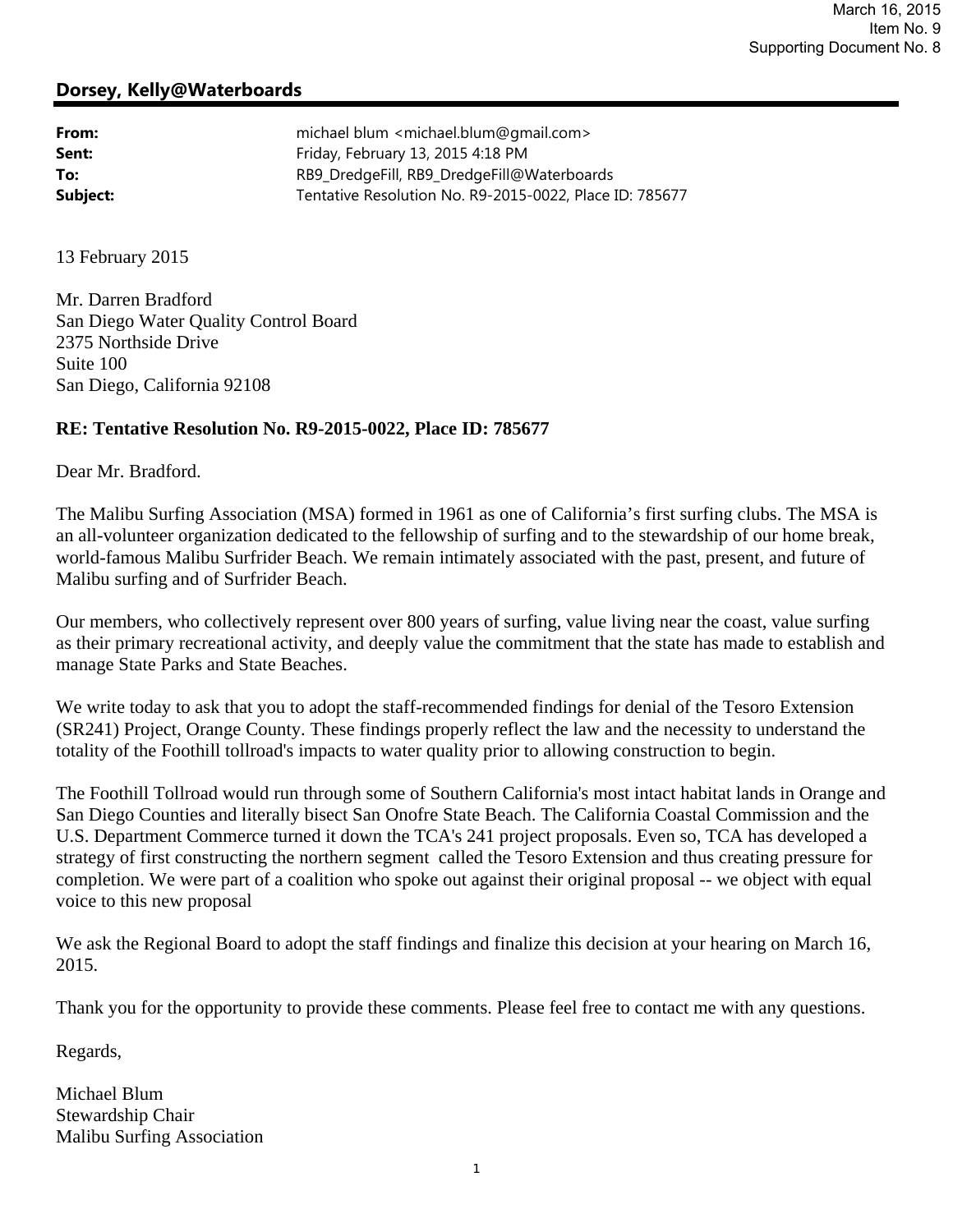March 16, 2015 Item No. 9 Supporting Document No. 8

msasurfing.org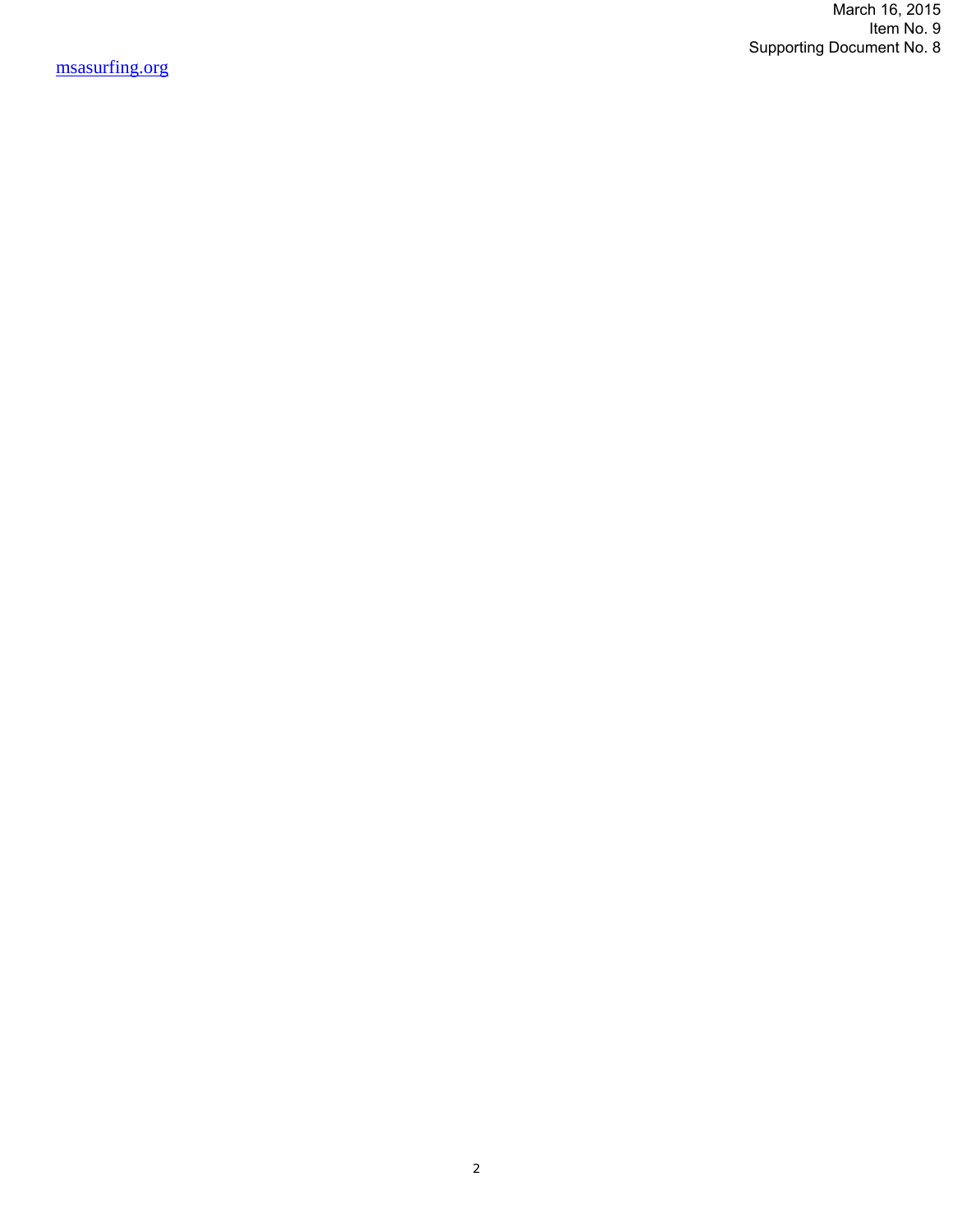# **Saddleback Canyons Conservancy**

P.O. BOX 1022 TRABUCO CANYON, CALIFORNIA 92678



February 18, 2015

Via Email: RB9\_DredgeFill@waterboards.ca.gov

California Regional Water Quality Control Board, San Diego Region 2375 Northside Drive, Suite 100 San Diego, CA 92108 Attn: Darren Bradford

## **RE: Comment – Tentative Resolution No. R9-2015-0022, Place ID: 785677**

Dear Chair and Members of the Board:

This letter is submitted in advance of the March 16, 2015 public hearing regarding the proposed extension of the Foothill Tollroad.

The Saddleback Canyons Conservancy, based in Trabuco Canyon, is a non-profit citizens' group dedicated to protecting and enhancing the environment and quality of life in the unincorporated rural canyon areas of southeastern Orange County. Our efforts include environmental advocacy and active involvement in land-use decisions for projects in these unique and biologically rich areas. We have long opposed the extension of the Foothill Tollroad because of its significant environmental impacts and desecration of San Onofre State Park.

We ask you to adopt the staff-recommended findings for **denial** of the Tesoro Extension. These findings properly reflect the law and the necessity to understand the totality of the Foothill SR 241 toll road's impacts to water quality.

We respectfully ask the Regional Board to finalize this decision at your hearing on March 16, 2015. Thank you for your consideration in this matter.

Sincerely,

 $\sqrt{s}$ s/

Gloria Sefton and Rich Gomez Co-founders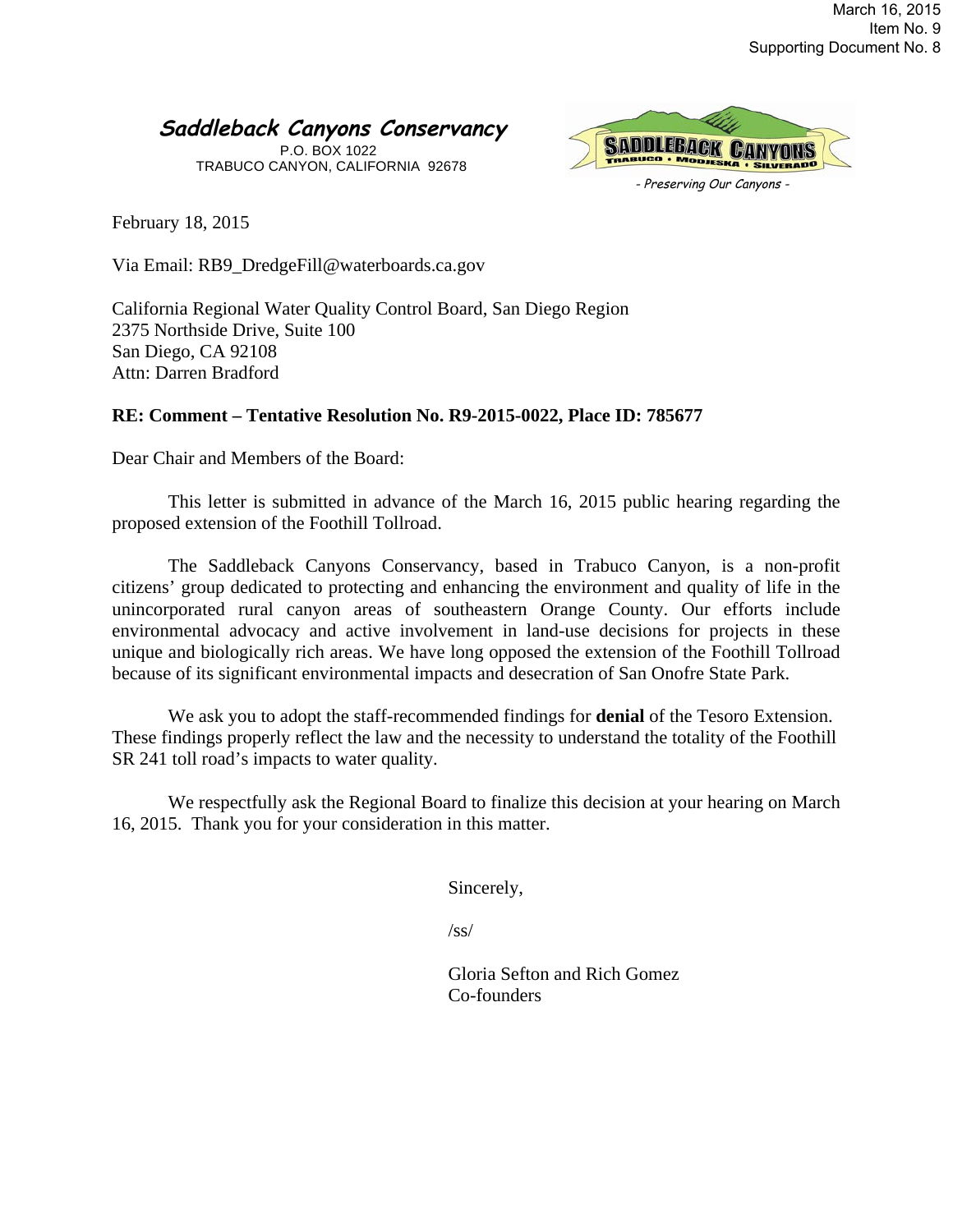March 16, 2015 Item No. 9 Supporting Document No. 8



February 16, 2015

San Diego Regional Water Quality Control Board 9174 Sky Park Court, Suite 100 San Diego, CA 92123

In 2008, the South Coast Chapter of Trout Unlimited stood up and spoke against the TCA's proposed alignment extension through San Mateo State Park parallel to San Mateo Creek at a San Diego regional Water Board meeting in Del Mar. Our position then as it is now, is that we were not *against* the tollroad per se, but *for* the endangered southern steelhead trout. We repeated this action again in 2013 at your offices in San Diego. We urge the Regional Board to AGAIN deny the Foothill/Eastern Transportation Corridor Agency's ("TCA") application for waste discharge requirements ("WDR") permitting for the so-called Tesoro Extension, the first five-mile segment of the proposed Foothill-South Toll Road in southern Orange County. As before in 2008 and in 2013, it is simply not fish-friendly.

In 2008, both the California Coastal Commission and the Bush Administration rejected the toll road due to its potential devastating impacts. Despite being rejected twice, the TCA remains undeterred and now plans to build the road in segments. This segmentation approach is illegal under both state and federal law. Again, as before, there are other route options that are being ignored.

We are concerned the TCA's application does not meet the standards as required by the Southern Orange County Hydromodification Management Plan (HMP). TCA is overlooking impacts to wetlands, the San Juan Creek, and to the surrounding watershed that could subsequently impact coastal resources and ecology. The first section of the road is not only environmentally damaging, but this segment of the road would give the TCA momentum to complete the full road. Their full road would absolutely devastate fragile watersheds, greatly impact San Mateo State Park, San Onofre State Beach and the beloved recreation coastal zone for more than 2.4 million visitors/surfers each year.

As if the impacts to the environment were not bad enough, this first 5-mile segment would be a literal "road to nowhere," ending at a dirt road and threatening to create unnecessary traffic nightmares for thousands of Orange County residents.

For these reasons, we urge the Regional Board to " stay the course" and again DENY waste discharge requirements for the so-called Tesoro Extension project.

Sincerely,

Drewmbley

Board Member, Past President South Coast Chapter of Trout Unlimited Orange County, CA www.southcoasttu.org